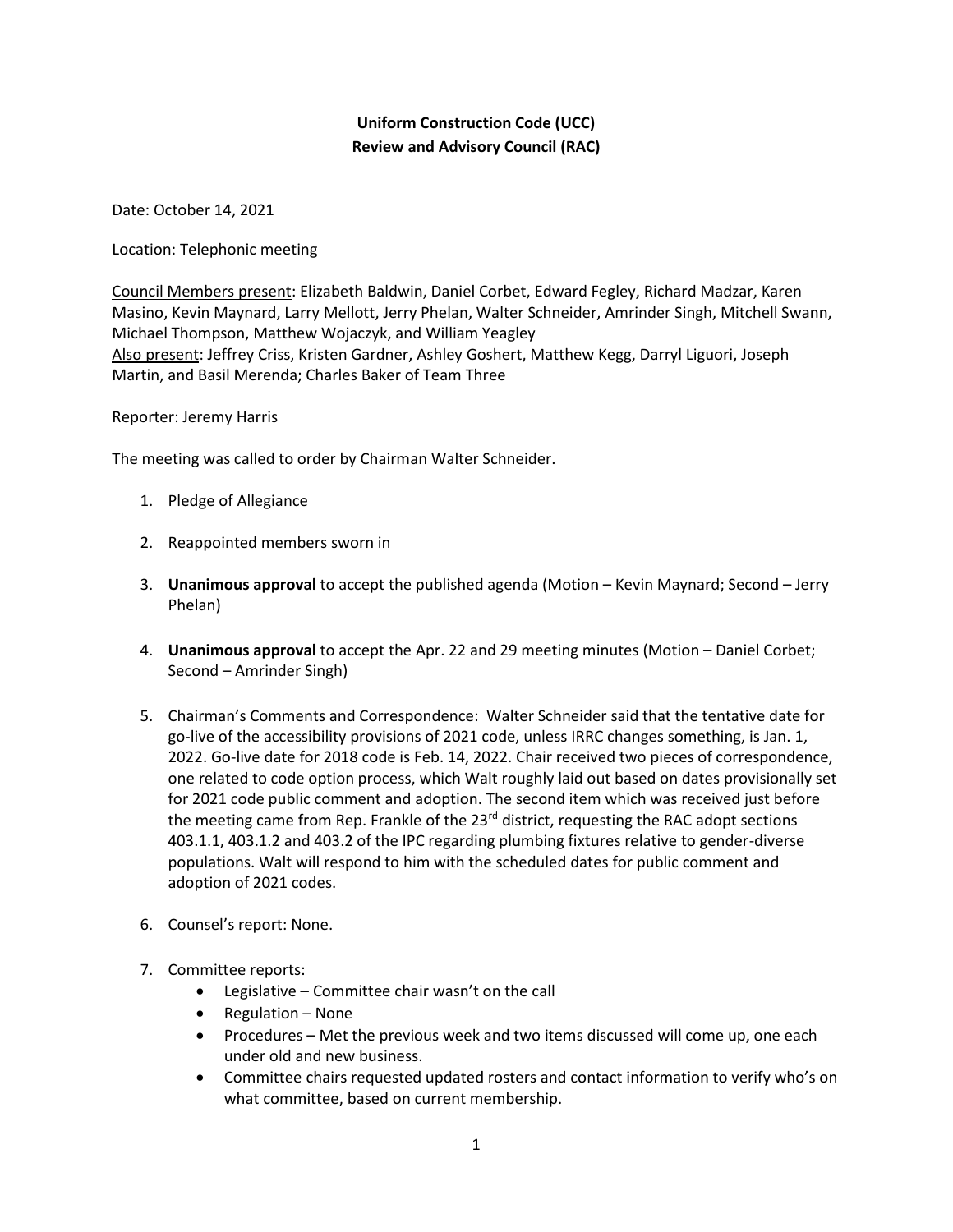- 8. Old Business Since ICC membership is limited to 15 voting members, there was some question as to votes representing the RAC's wishes or individual members' wishes. This will remain open until the next RAC meeting, when the procedures working group will make a recommendation for the RAC to vote on.
- 9. New Business
	- **Unanimous approval** (Motion Richard Madzar; Second Kevin Maynard) to adopt dates for 2021 code process, beginning based on Jan. 31, 2022, official publication date of codes. This includes a new step in the process, which includes a 90-day public comment period for consideration of codes unchanged since 2018, kicking off on Nov. 15.

|             | 15.                                                         |
|-------------|-------------------------------------------------------------|
| <b>Date</b> | <b>Activity</b>                                             |
| 1/31/2021   | ICC Officially Publishes 2021 ICC Family of Codes           |
|             | Open Public Comment for Sections Not Changing from 2018 to  |
| 11/15/2021  | 2021                                                        |
|             | Close Public Comment for Sections Not Changing from 2018 to |
| 2/14/2022   | 2021                                                        |
| 3/10/2022   | <b>RAC Meeting</b>                                          |
| 5/12/2022   | <b>RAC Meeting</b>                                          |
| 7/14/2022   | <b>RAC Meeting</b>                                          |
| 9/15/2022   | Publish list of additional sections to be considered        |
| 10/13/2022  | RAC Initiate PA Review of 2021 ICC Family of Codes          |
| 11/12/2022  | RAC Opens Public Comment on 2021 ICC Family of Codes        |
|             | TAC Committee Applications are Opened                       |
| 12/12/2022  | TAC Committee Applications are Closed                       |
| 3/12/2023   | <b>Public Comment Closed</b>                                |
| 3/16/2023   | RAC Receives Public Comment and Assigns Comments to TAC's   |
| 9/14/2023   | RAC Meets With Update From TAC Committees Being Presented   |
| 12/7/2023   | TAC Review Completed with Final Reports to Dept L&I         |
| 1/4/2024    | RAC Receives Final Report From TAC Committees               |
| 1/15/2024   | TAC Final Reports are Posted for Public Review              |
| 2/1/2024    | RAC First Public Hearing (EAST)                             |
| 2/29/2024   | RAC Second Public Hearing (Harrisburg)                      |
| 3/28/2024   | RAC Third Public Hearing (WEST)                             |
| 4/18/2024   | RAC Meeting to Deliberate                                   |
| 5/2/2024    | RAC Meeting to Deliberate                                   |
| 5/16/2024   | RAC Meeting to Deliberate                                   |
| 5/30/2024   | RAC Meeting to Deliberate                                   |
| 6/13/2024   | RAC Meeting to Deliberate                                   |
| 6/27/2024   | RAC Meeting to Deliberate                                   |
| 7/25/2024   | Draft Report Presented to the RAC                           |
| 9/12/2024   | Final Report Approved by RAC                                |
| 10/1/2024   | Final Report Submitted to Dept L&I                          |